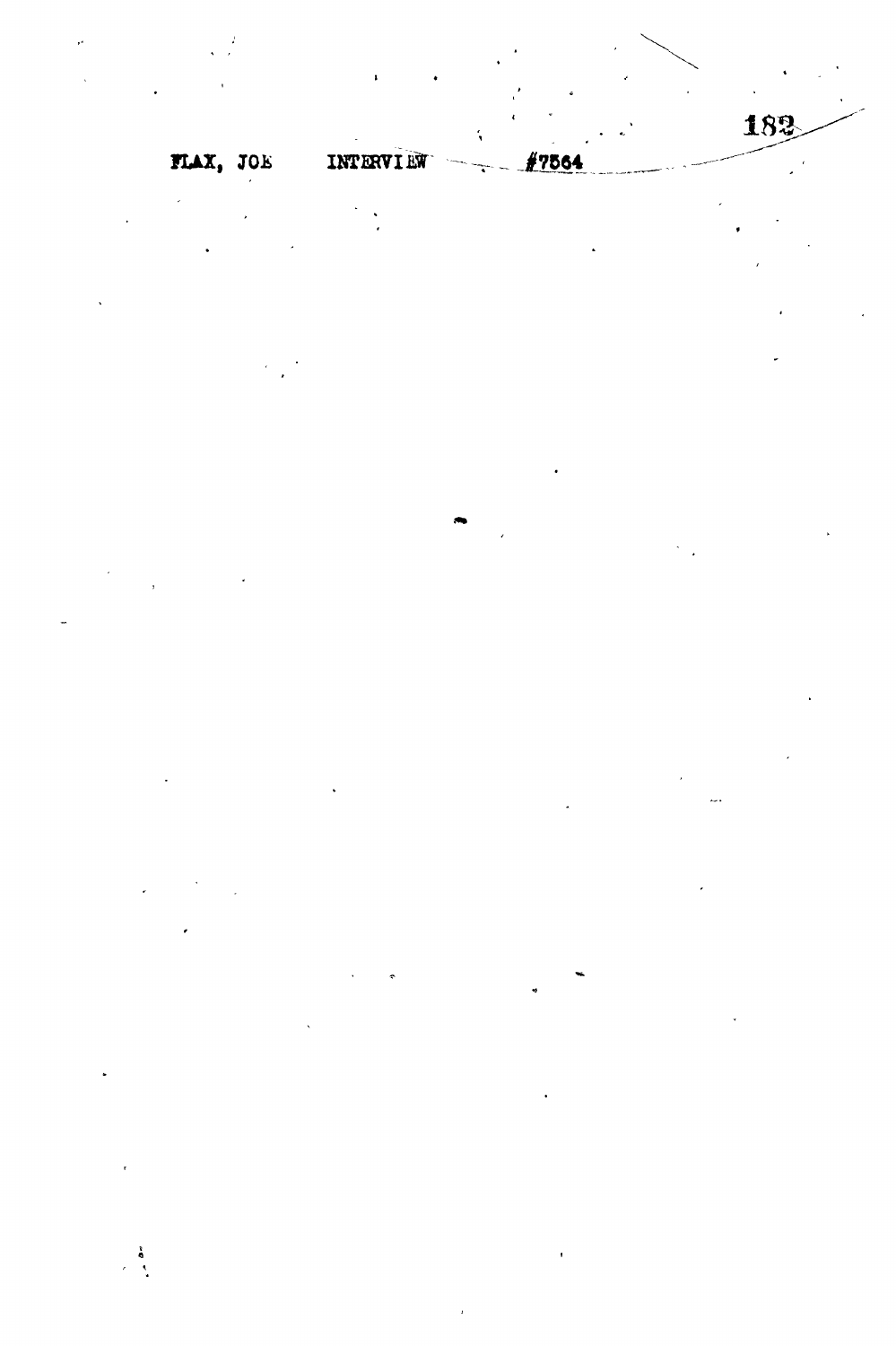| FLAX, JOE                                             | 11 - INTERVIEW                                                               |                                 | <b>Form <math>D-(S-149)</math></b> |        |
|-------------------------------------------------------|------------------------------------------------------------------------------|---------------------------------|------------------------------------|--------|
|                                                       | LEGEND & STORY FORM                                                          |                                 |                                    | 756483 |
|                                                       | WORKS PROGRESS ADLINISTRATION<br>Indian-Pionegr History Project for Oklahoma |                                 |                                    |        |
|                                                       |                                                                              |                                 |                                    |        |
|                                                       |                                                                              |                                 |                                    |        |
|                                                       |                                                                              |                                 |                                    |        |
| Field norker's name/                                  | Joe Southern                                                                 |                                 |                                    |        |
| This report made on (date) September 17               |                                                                              |                                 | 1937                               |        |
|                                                       |                                                                              |                                 |                                    |        |
|                                                       |                                                                              |                                 | <b>Better</b>                      |        |
| 1. This legand was<br>socured from (name)             | Joe Flax                                                                     |                                 |                                    |        |
| <i><b>Address</b></i>                                 | Atoka, Oklahoma                                                              |                                 |                                    |        |
| This person is (melo-or fumale) Unite, Negro, Indian, |                                                                              |                                 | $\mathbb{R}^2$                     |        |
|                                                       |                                                                              |                                 |                                    |        |
| If Inditi, give tribe Cherokee,                       |                                                                              |                                 |                                    |        |
| Origin and history of legend or story                 |                                                                              | First Methodist colored church. |                                    |        |
|                                                       | established in Atoka, Oklahoma                                               |                                 |                                    |        |
|                                                       |                                                                              |                                 |                                    |        |

3.  $\pi$ inito out the legend or story as completely as possible. Use blank sheets nd attach firmly to this form. Number of sheets.  $\mathcal{L}^{\mathcal{L}}$  and  $\mathcal{L}^{\mathcal{L}}$  and  $\mathcal{L}^{\mathcal{L}}$  $\epsilon^{-1}$ 

 $\mathcal{L}_{\mathbf{a}}$ 

 $\sim 10^{11}$  km s  $^{-1}$ 

 $\ddot{\phantom{1}}$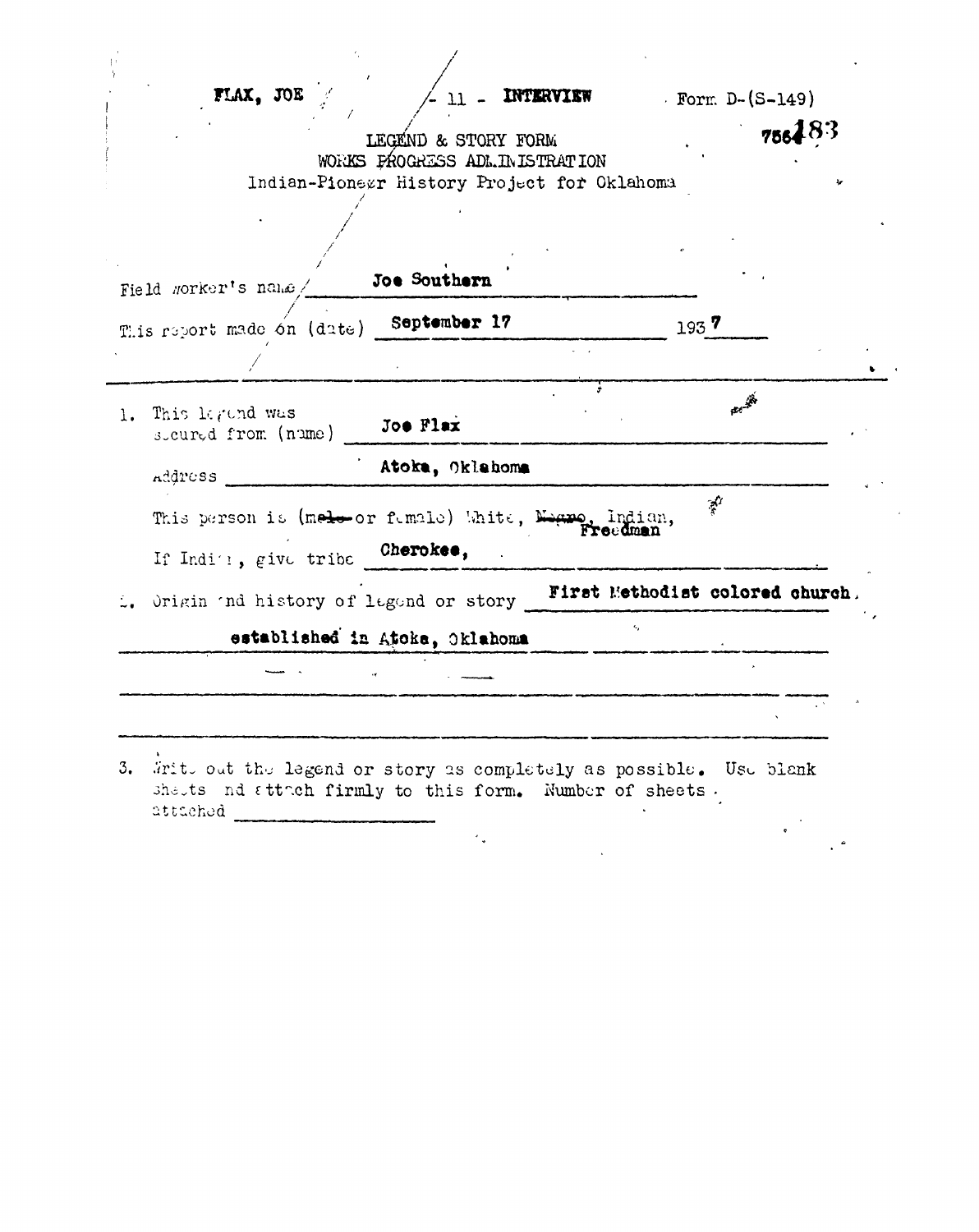\*\*\*\*\*\*\*\*\*\*\*\*\*\*\*\*\*

## **Interview with Joe Flax**

Atoka, Oklahoma

\* 4

**FIR7T NEGRO CHURCH ESTABLISHED IN ATOKA, METHODIST ?**

**In 1862 there was a brush arbor built by colored people one half mile aouth of where the Missouri, Kansas and Texas Railroad Depot is now located in a -grove of natiye timber on a hill near a good spring of water. The'membership of this church grew to fifteen members in 1685, then a log house was built. In 1890, Bishop** Heard, from Atlanta, Georgia, came to Atoka and held **• series of meetings, collecting enough funds to build a** church of  $l$ umber. The building was 20 x 30 ft. with bell tower, well ventilated with windows and doo a. In 1895 the present building was built, its Aimension **40 x 60 ft; 12 foot studded wall with bell tower, well ventilated and well seated. Some of the members from brush Arbor days, now deceased, were Cinie Thompson age sixty-nine at death, Cook Thompson ege 73, et death,**